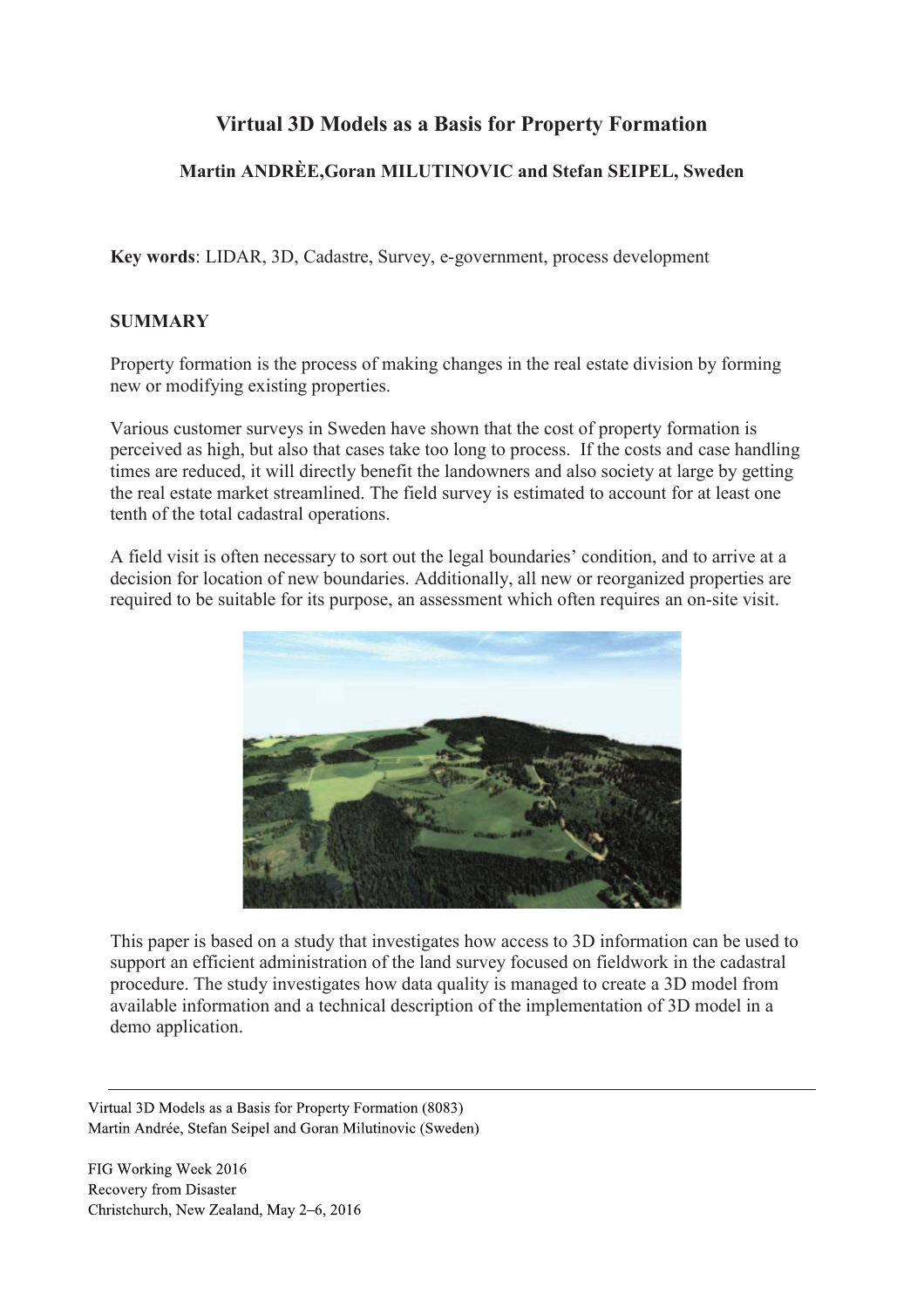# **Virtual 3D Models as a Basis for Property Formation**

### **Martin ANDRÈE,Goran MILUTINOVIC and Stefan SEIPEL, Sweden**

#### **1. INTRODUCTION**

Property formation is the process where the cadastral procedure is based on an application to change in the property division. A regularly accruing type of case is subdivision of residential lots, another is to move a boundary between two properties. The property formation procedure is funded entirely by fees from the customer. Property formation in Sweden has a turnover of approximately SEK 800 million per year, and is conducts within the Swedish Land Survey (the national cadastral agency) and within the 39 municipal cadastral authorities in the larger cities in Sweden.

Various customer surveys over the years have shown that the cost of property formation is perceived as high, but also that cases take too long to process. If costs and lead times can be reduced, it will directly benefit the land owners, but also society at large by making the real estate market more efficient.

During property formation visits in the field are often necessary to sort out the boundary conditions. Placement of new boundaries is also almost always done physically in the terrain. Additionally, all new or reconfigured properties are to be suitable for their purpose, calling for an assessment which often requires a site visit by the land surveyor. The field work is expected to account for one tenth of the total cost for cadastral operations. If the number of site visits can be decreased, this is assumed to result in reducing both delivery times and costs for property formation cases.

A government commissioned mission to the Swedish Land Survey regarding the provision of mapping and image data in three dimensions (3D) in 2014 (Ref LMV 505-2013 / 3895) points to the possibility of having access to geodata in 3D can lead to reduced costs of property formation procedures.

#### **1.1 National strategies for 3D**

Geodata in 3D has begun to be used as an aid in governmental process, especially for planning and design tasks. The largest developments have happened in construction and project planning, where BIM now is coming to frequent use. The overall use of geodata has also increased, but is limited within 3D by factors such as lack of standards for data and data exchange.

The rapid development of digitization processes is a current driving force for change in construction and planning. The vision for the Swedish national strategy for 3D is to facilitate

Virtual 3D Models as a Basis for Property Formation (8083) Martin Andrée, Stefan Seipel and Goran Milutinovic (Sweden)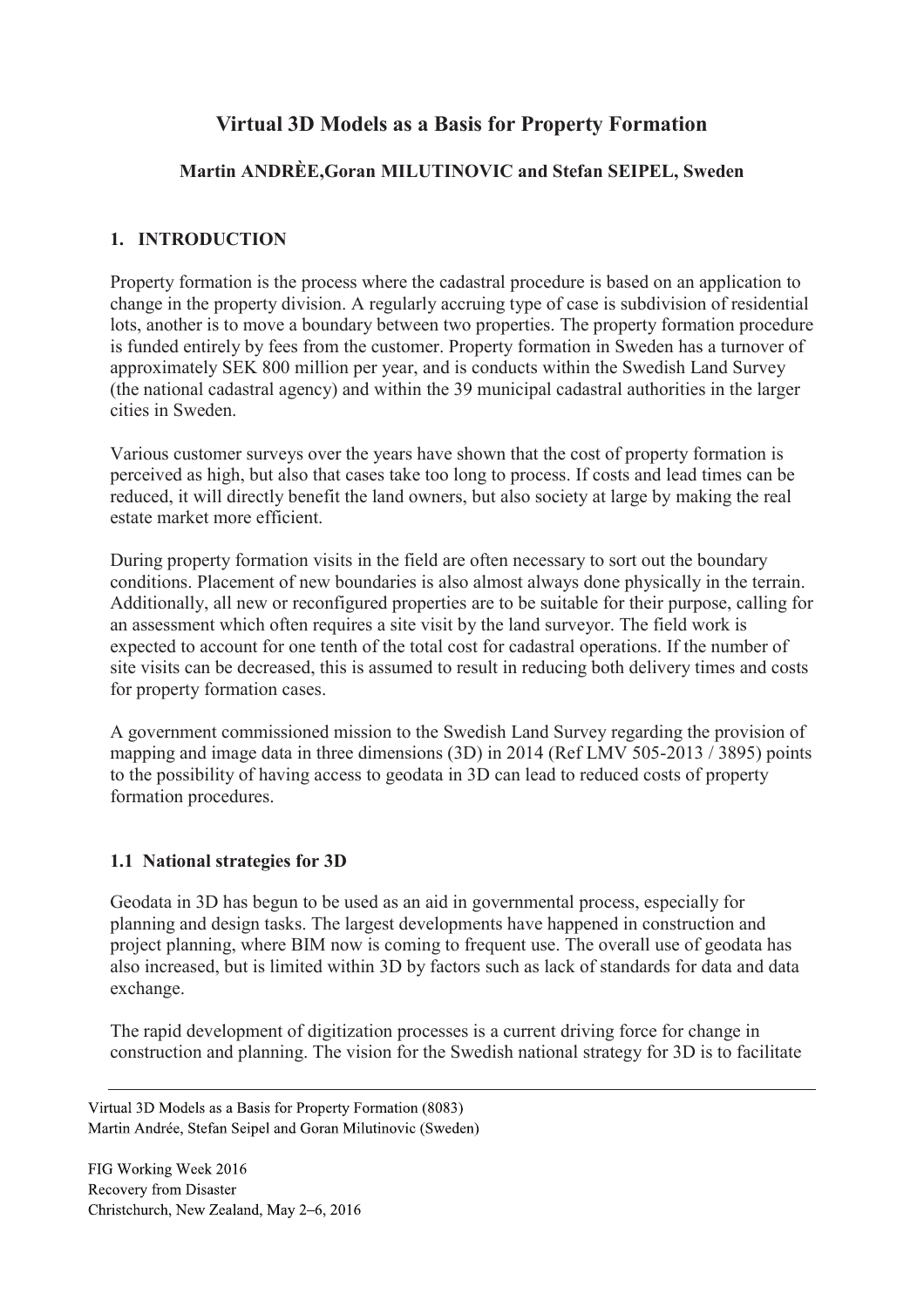"Sustainable construction and maximum user benefit through effective information management and industrial processes".



Many municipalities are far ahead in the use of geodata in 3D, including visualization and tools in the civil dialogue in the context of community development, outside the urban areas, it relies on the Swedish Land Surveys basic geodata. Larger municipalities are currently the biggest users in the field of 3D city models and accounting of buildings in 3D. However, there is a lack common policies and standards, and also at different stages of their 3D maturity. One can perhaps assume that the lack of national standards and guidelines contributed to chosen different paths.

## **1.2 Properties and cadastral procedure in Sweden**

The property formation consists of all the elements of a cadastral procedure from the landowner's application until the result is registered in the Land Registry. In this process, the cadastral surveyor gathers adequate information for making judgments about the legal situation, examine the application submitted and then decide on changes in the property division and /or rights.

The decisions are documented in the cadastral archives and supplemented by physically marking boundaries and rights situation on the ground during the field survey. The process involves contacts with authorities, institutions, rights holders, interested parties, etc. In most cases field survey is done to select and measure the boundary points and sometimes field visits are made to get the full picture of the property formation results.

The result of the cadastral procedure must be unambiguous, understandable, and suitable to reconstruct and measure boundary points to keep a minimum level of quality. If the cadastral surveyor finds that the results can be documented in a way where the minimum level of accuracy can be achieved without field visits / field work, this may be dispensed with.

Cases without the need of field work occur often where no new borders are created when the entire parcel is regulated to another property. In these cases there is often a simple suitability assessment by studying the cadastral map, this can also be considered for cases where new

Virtual 3D Models as a Basis for Property Formation (8083) Martin Andrée, Stefan Seipel and Goran Milutinovic (Sweden)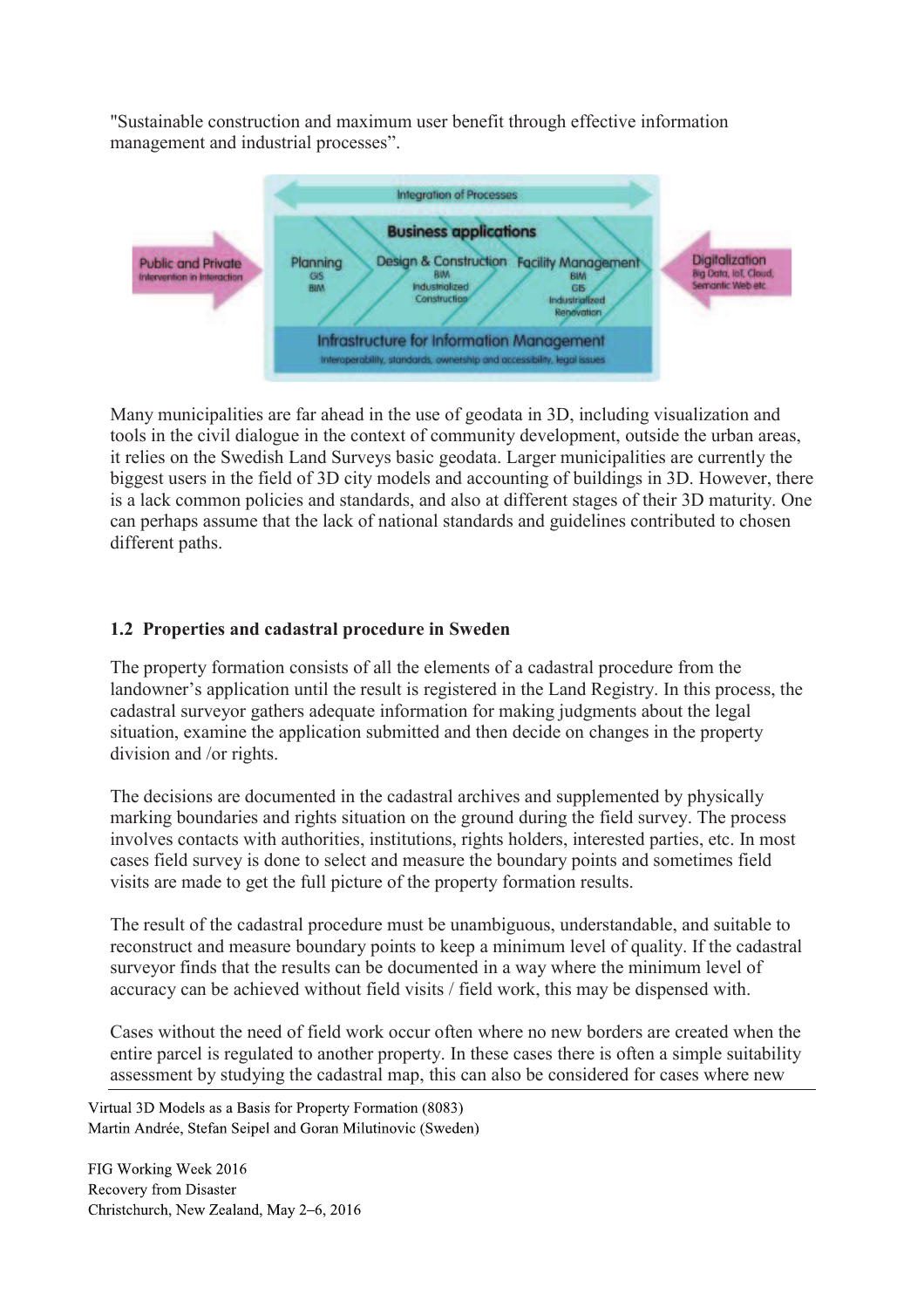boundaries are created and the minimum quality can be achieved by the use of projected boundary points (see picture below).



*Examples of property formation of area 1 where the base level under certain conditions can be achieved by paragraphs 5 and 6 is calculated as the extension of the line through the point and 4-1 respectively . point 3-2* 

#### **2. DATA QUALITY**

The Swedish Land Survey has since 2009 been commissioned to produce a national elevation model with high accuracy. In this process the Swedish Land Survey has chosen to use the technology LIDAR (light detection and ranging). Point Cloud describes not only what can be interpreted as a firm ground, but also in part the vegetation above ground. The classification of LIDAR data points can be chosen based on the laser reflection intensity but also by integrating information from other sources of information (mapping and object databases).

Elevation data from the national elevation model is supplied in areas of 2,500 times 2,500 meters in LAS format and the attained point density (unintended point class) is at least 0.5 points / m2 for 98% of the scanned surface (except the bare mountain areas and water surfaces). LIDAR data forms the basis for all 3D modeling in this study.

The area for this pilot study is called Hodalen and it is located a few kilometers south of DalsEd municipality in Sweden. The area measures 2.5 x 2.5 kmand includes both open land and forest of varied kinds. The following is an analysis and description of the basic data in this area.

Virtual 3D Models as a Basis for Property Formation (8083) Martin Andrée, Stefan Seipel and Goran Milutinovic (Sweden)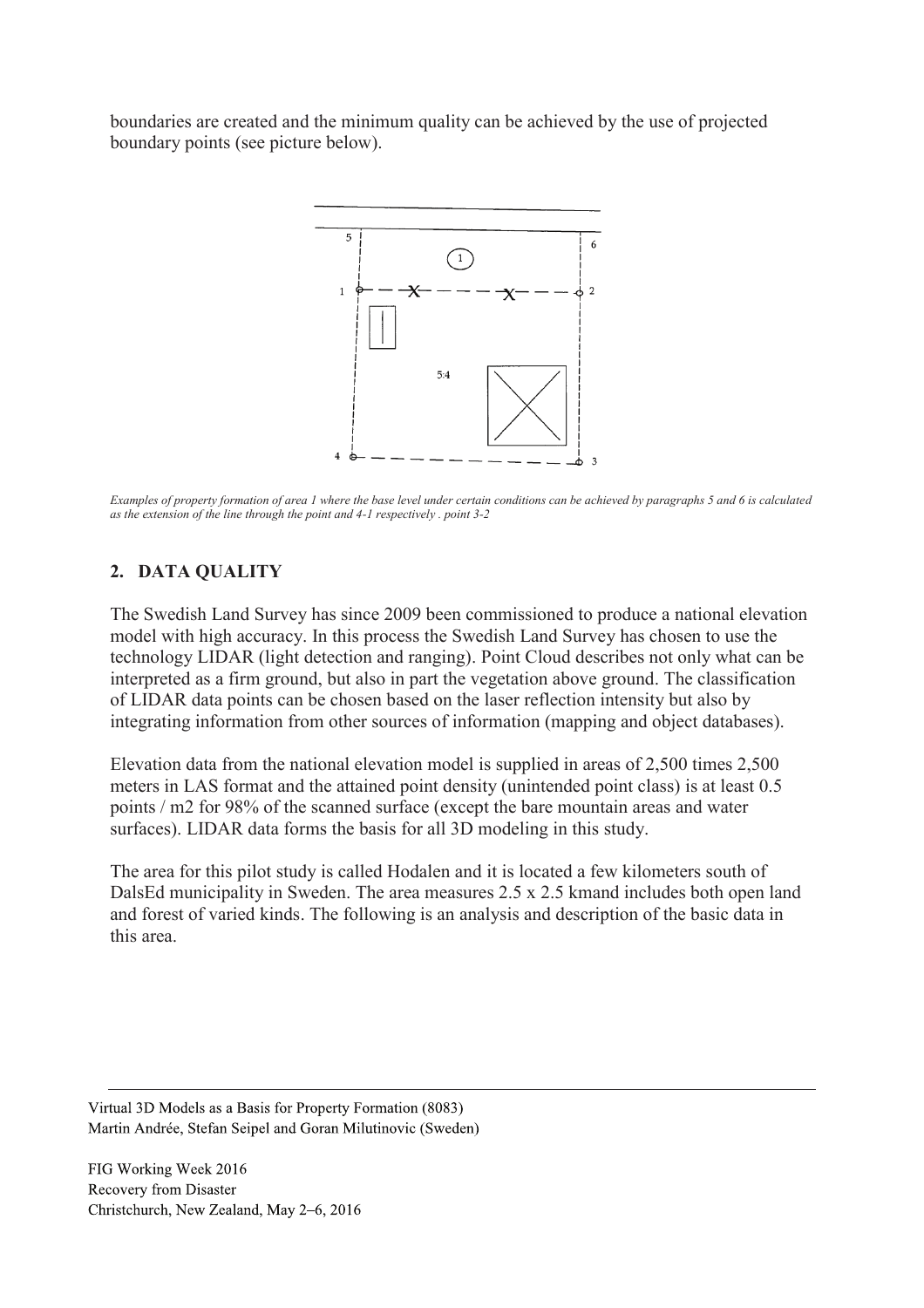

The LAS file from the national elevation model covering the study area contains a total of 8,725,127 points that are classified according to the table below, taking into account all points regardless of their classification, the point density of 1.4 points  $/m<sup>2</sup>$  is higher than the minimum guaranteed point density of the solid model. As seen in the aerial photo large part of the area is open fields, a large proportion of the measuring points (53.7 %) are classified as ground points. Related to the entire surface (including forest areas where usually no ground points are observed) there are 0.75 measuring points per square meter.

| <b>LAS Class</b> |              | Object number |      | $\%$ number/m <sup>2</sup> |
|------------------|--------------|---------------|------|----------------------------|
|                  | 1 Trees/etc. | 4035706       | 46,3 | 0,65                       |
|                  | 2 Land       | 4688614       | 53,7 | 0,75                       |
|                  | Water        | 561           | 0,0  | 0,00                       |
|                  | 11 Bridges   | 246           | 0.0  | 0,00                       |
| Total            |              | 8725127       |      | 1,40                       |

In order to assess the potential of LIDAR a density map is included with the delivery of LAS files. The figure below shows such a density map of the area, where the colors represent the point densities as follows:

- Blue:  $> 0.5$  points / m<sup>2</sup>
- Green: 0.25 to 0.5 points /  $m^2$ , at least one point per 4  $m^2$
- Yellow: 0.0625 to 0.25 points /  $m^2$ , at least one point per 16  $m^2$
- Red:  $> 0$  and  $< 0.0625$  dots / m<sup>2</sup>, less than one point per m<sup>2</sup>



Virtual 3D Models as a Basis for Property Formation (8083) Martin Andrée, Stefan Seipel and Goran Milutinovic (Sweden)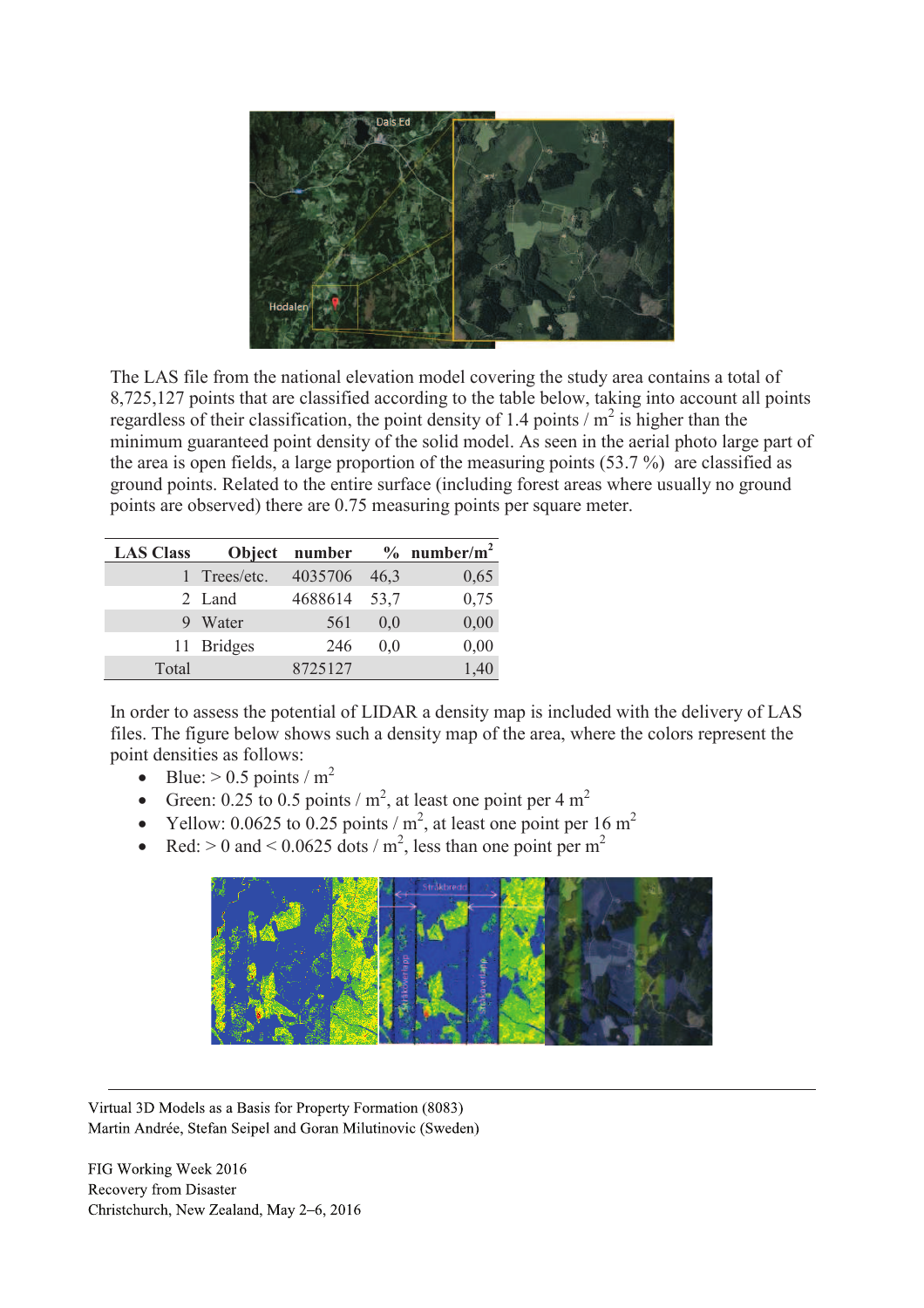As the forest areas is overlapping zones the density of ground points increases considerably, which means that the density in open terrain should increase beyond what is seen in the blue color.

## **3. TECHNICAL CONCEPT**

For 3D data to really bring something new, simplifying to facilitating property registration, a virtual 3D environments need to be created from spatial data that is both realistic and interactive.

As the first step in the development of an interactive system for display and analysis of spatial data in 3D, the study examined existing development environments and selected one that was suitable for the purpose, to define and develop techniques for importing different types of geodata.

There is currently a number of advanced off-the-shelf gaming and rendering engines that meet the needs of this study, and developing a system from scratch was found unnecessary. The tool chosen for implementation of the demo systems was Unity3D.

Unity is an integrated tool that, among other things, contains a game engine, a simple modeling tool and a development environment with support for scripting in C #, Unity Script (JavaScript) and Boo (scripting language with Python-like syntax). Unity's perhaps greatest strength is its portability. Unity supports development of all types of devices (mobile devices, PCs, Macs, game consoles), and virtually any operating system (Windows, OS X, iOS, Linux, Android, PlayStation, Xbox, Wii, etc.). The assessment is that Unity meets the requirements, with support for automatic generation of terrain based on DEM files (raster) and support for importing from all major types of TIN objects (.fbx, .obj, .mb).

All relevant data, such as boundary points, property boundaries, etc. was supplied as shape files and not supported by Unity. To retrieve information from the SHAPE files into a format that can be used in Unity it was transformed using FME. The flowchart below shows the approach to generating realistic interactive 3D environments based on existing data.



Virtual 3D Models as a Basis for Property Formation (8083) Martin Andrée, Stefan Seipel and Goran Milutinovic (Sweden)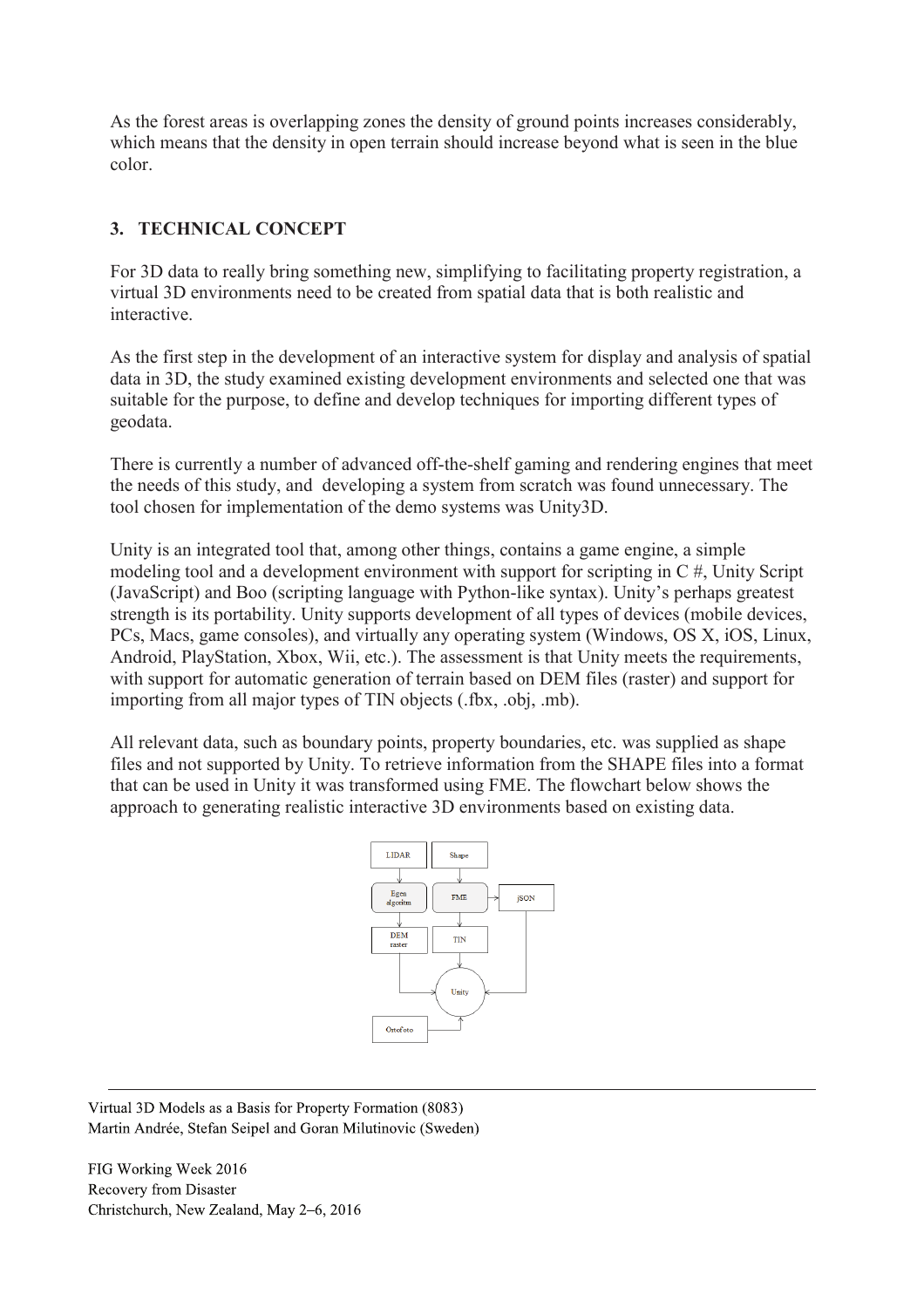The game environment shown in the demo application is entirely based on available data (LIDAR , shape, aerial photo ) for the pilot area and gives a realistic virtual representation of the area. The level of detail and hence gaming's accuracy is of course dependent on the quality of available data.



The 3D terrain model is designed using all available LIDAR data and textured with aerial photos. Hill shading and aerial photos have been combined to get a better view of the area. The green lines mark the property boundaries for the area.

The demo application has been created for the purpose of showing possibilities to use interactive gaming environments of geodata and it is therefore limited in its functionality and built around geodata files for a specific pilot area.

## **4. CADASTREAL PROCIDURE WITH VIRTUAL MODELLS**

When initiating a property formation procedure there is often a dialogue with stakeholders to find what action is requested, the scope, relevance and an initial preliminary cost is estimated. The land surveyor can at this stage, together with the applicant, use the 3D model to discuss the upcoming case and the problems it can face, the current design, the need for driveway, water and sewage issues, etc. This allows one to increase the accuracy of the application. More accurate application means that more ordinances can be implemented without additional changes during the cadastral procedure.

3D models can support the need to ensure the feasibility and scope of the proposed property formation through a virtual inspection and to form an opinion in an early phase of the case handling, which raises the quality of the decision making process. Another application within inspection would be to assess the extent of the alleged plot location within the area covered by the provisions on the shoreline.

During land valuation within property formation a 3D model can serve as a tool to estimate the value based on terrain, the parcel layout and to compare different value objects in the area. When the surveyor have a good idea of the values in the area a field visit may not needed to end up in the right range of value.

Virtual 3D Models as a Basis for Property Formation (8083) Martin Andrée, Stefan Seipel and Goran Milutinovic (Sweden)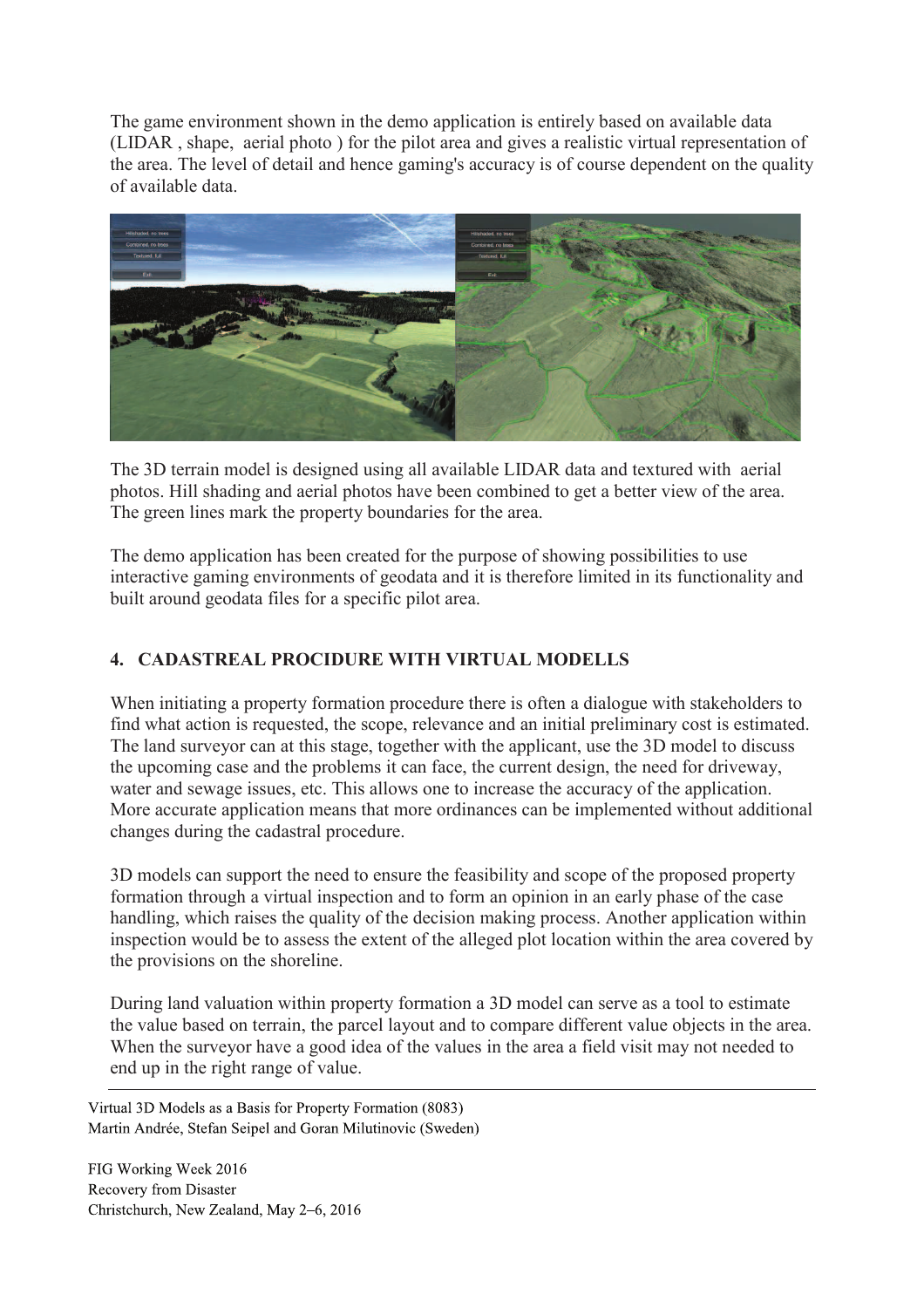In the case when field survey is needed, the cadastral surveyor can use the 3D model in preparation and reconnaissance for the field work to get a better picture of the environment and how the survey should take place and estimate time needed for the survey.

During the cadastral procedure, a dialogue with the concerned parties is generally needed. The 3D model can be used as a tool in this communication. Today, this dialogue is often held on the phone and the surveyor has the map in front of them to describe what he/she means for the party on the other end of the phone. Through a web shared 3D model it would be possible to jointly walk in 3D model and describes the problems and questions more clear together with the concerned parties.

Today some property formation cases are conducted without field work, for example when existing parceled transferred to another property unit, or new boundaries placed, for example, in a ditch or the center or middle of the road. The 3D model serves as a tool to get information about the size and location of such ditches or the road surface etc. to reduce the need of field surveys. The screenshot below shows a trench in the 3D model that can serve as natural boundary in the cadastre.



#### **5.CONCLUSION**

The recommendation of this study is to proceed with an in-depth pilot and to select 30-50 property formation cases, preparing a 3D model of the specific case areas. The purpose of the in-depth pilot study is to measure the real benefits that arise during actual cases handling and draw experience from the practical application. The recommendation is also to select a corresponding number of control cases to measure against in order to identify any differences in processing time and quality. A 3D data project is to be initiated within the Swedish Land Survey during 2016 to manage this in-depth study.

#### **BIOGRAPHICAL NOTES**

**Martin Andrée** is the head of development and support for cadastral procedures at the Swedish Land Survey and has 13 years of experience in business development within the

Virtual 3D Models as a Basis for Property Formation (8083) Martin Andrée, Stefan Seipel and Goran Milutinovic (Sweden)